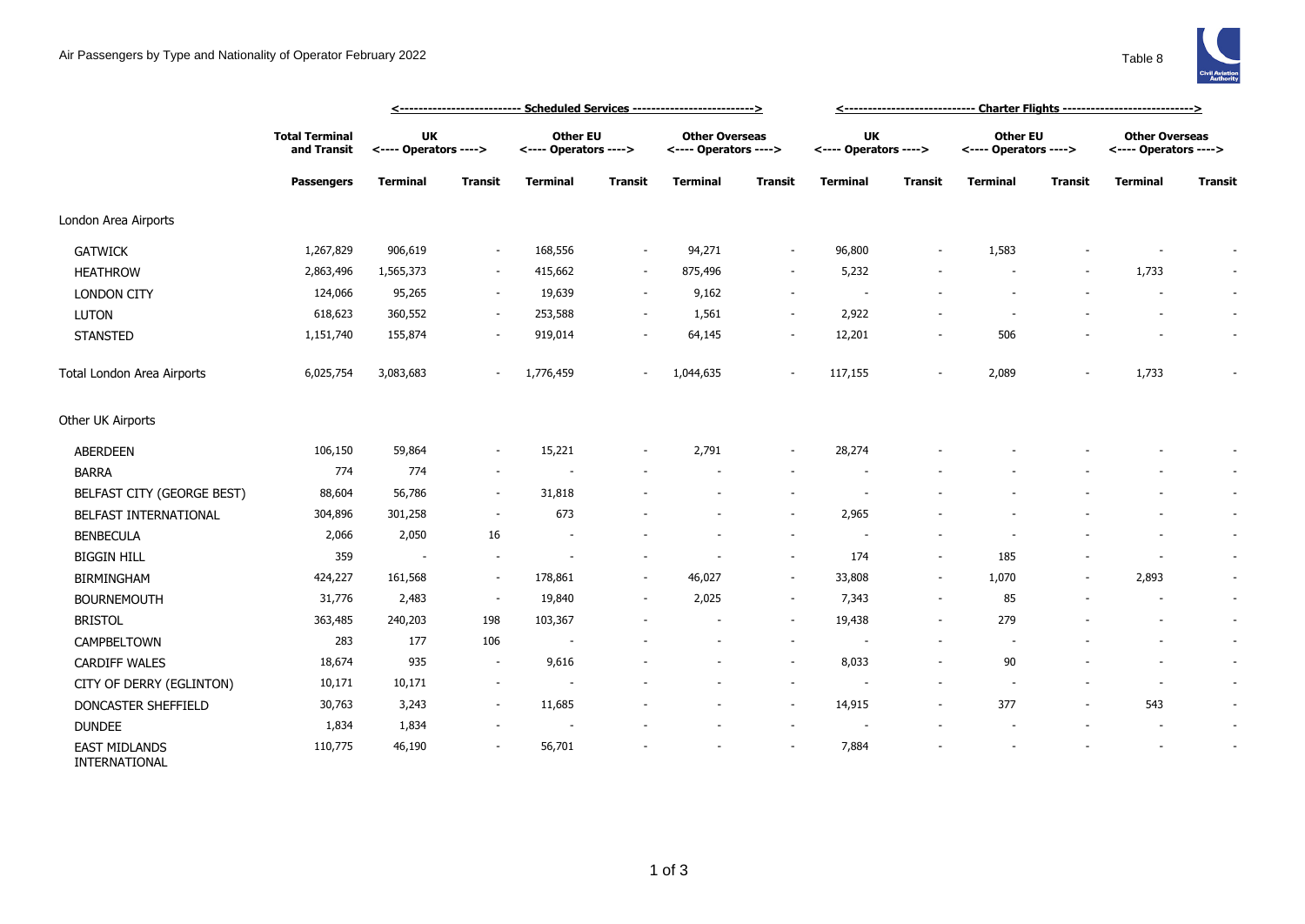

|                                          |                                                           | <u> &lt;--------------------------- Scheduled Services --------------------------&gt;</u> |                          |                                          |                |                                                |                          |                                    |                          |                                          |                |                                                |                          |
|------------------------------------------|-----------------------------------------------------------|-------------------------------------------------------------------------------------------|--------------------------|------------------------------------------|----------------|------------------------------------------------|--------------------------|------------------------------------|--------------------------|------------------------------------------|----------------|------------------------------------------------|--------------------------|
|                                          | <b>Total Terminal</b><br>and Transit<br><b>Passengers</b> | <b>UK</b><br><---- Operators ---->                                                        |                          | <b>Other EU</b><br><---- Operators ----> |                | <b>Other Overseas</b><br><---- Operators ----> |                          | <b>UK</b><br><---- Operators ----> |                          | <b>Other EU</b><br><---- Operators ----> |                | <b>Other Overseas</b><br><---- Operators ----> |                          |
|                                          |                                                           | <b>Terminal</b>                                                                           | <b>Transit</b>           | <b>Terminal</b>                          | <b>Transit</b> | <b>Terminal</b>                                | <b>Transit</b>           | <b>Terminal</b>                    | <b>Transit</b>           | <b>Terminal</b>                          | <b>Transit</b> | <b>Terminal</b>                                | <b>Transit</b>           |
| Other UK Airports                        |                                                           |                                                                                           |                          |                                          |                |                                                |                          |                                    |                          |                                          |                |                                                |                          |
| <b>EDINBURGH</b>                         | 514,047                                                   | 262,556                                                                                   | $\sim$                   | 218,809                                  | $\sim$         | 15,811                                         | $\overline{\phantom{a}}$ | 7,811                              | $\overline{\phantom{a}}$ | 8,717                                    |                | 343                                            |                          |
| <b>EXETER</b>                            | 15,233                                                    | 5,702                                                                                     | $\overline{\phantom{a}}$ | 2,040                                    | $\sim$         | $\overline{\phantom{a}}$                       | $\sim$                   | 7,367                              | $\overline{\phantom{a}}$ | 124                                      |                | $\overline{\phantom{a}}$                       |                          |
| GLASGOW                                  | 306,643                                                   | 234,331                                                                                   | $\sim$                   | 44,232                                   | $\sim$         | 18,442                                         | $\overline{\phantom{a}}$ | 8,310                              | $\overline{\phantom{a}}$ | 1,328                                    |                | $\overline{\phantom{a}}$                       | $\sim$                   |
| <b>HUMBERSIDE</b>                        | 2,392                                                     | 665                                                                                       | $\sim$                   | 641                                      |                |                                                | $\overline{\phantom{a}}$ | 1,086                              |                          |                                          |                |                                                | $\sim$                   |
| <b>INVERNESS</b>                         | 28,668                                                    | 28,073                                                                                    | 30                       | 565                                      |                |                                                |                          |                                    |                          |                                          |                |                                                | $\sim$                   |
| <b>ISLAY</b>                             | 1,255                                                     | 1,227                                                                                     | 28                       |                                          |                |                                                |                          |                                    |                          |                                          |                |                                                | $\sim$                   |
| ISLES OF SCILLY (ST.MARYS)               | 2,342                                                     | 2,342                                                                                     | $\overline{\phantom{a}}$ |                                          |                |                                                |                          |                                    |                          |                                          |                |                                                | $\sim$                   |
| <b>KIRKWALL</b>                          | 8,344                                                     | 7,357                                                                                     | 987                      |                                          |                |                                                |                          |                                    |                          |                                          |                |                                                | $\overline{\phantom{a}}$ |
| LANDS END (ST JUST)                      | 2,329                                                     | 2,329                                                                                     |                          |                                          |                |                                                |                          |                                    |                          |                                          |                |                                                | $\sim$                   |
| <b>LEEDS BRADFORD</b>                    | 111,138                                                   | 67,274                                                                                    | $\overline{\phantom{a}}$ | 43,792                                   |                |                                                | $\overline{\phantom{a}}$ | 72                                 |                          |                                          |                | ٠                                              | $\sim$                   |
| LERWICK (TINGWALL)                       | 110                                                       | 110                                                                                       |                          |                                          |                |                                                | ۰                        |                                    |                          |                                          |                |                                                | $\sim$                   |
| LIVERPOOL (JOHN LENNON)                  | 174,015                                                   | 88,464                                                                                    | $\overline{\phantom{a}}$ | 84,264                                   |                |                                                | $\overline{\phantom{a}}$ | 800                                | $\overline{\phantom{a}}$ | 487                                      |                |                                                |                          |
| <b>MANCHESTER</b>                        | 1,134,172                                                 | 499,251                                                                                   | 16                       | 384,198                                  | $\sim$         | 160,105                                        | 983                      | 85,546                             | $\sim$                   | 519                                      | 81             | 3,473                                          | $\sim$                   |
| <b>NEWCASTLE</b>                         | 153,315                                                   | 102,321                                                                                   | 118                      | 41,521                                   |                | 8,735                                          | $\overline{\phantom{a}}$ | 409                                | 128                      | 41                                       | 42             |                                                | $\sim$                   |
| NEWQUAY                                  | 5,511                                                     | 3,584                                                                                     | $\sim$                   | 1,849                                    |                |                                                | $\sim$                   | 78                                 | $\overline{\phantom{a}}$ |                                          |                |                                                | $\sim$                   |
| <b>NORWICH</b>                           | 10,276                                                    | 1,959                                                                                     | $\sim$                   | 1,331                                    |                |                                                | $\sim$                   | 6,986                              |                          |                                          |                |                                                | $\sim$                   |
| <b>PRESTWICK</b>                         | 14,070                                                    |                                                                                           | $\overline{\phantom{a}}$ | 13,599                                   |                |                                                | $\overline{\phantom{a}}$ |                                    |                          | 471                                      |                |                                                | $\sim$                   |
| SOUTHAMPTON                              | 29,973                                                    | 28,446                                                                                    | $\overline{\phantom{a}}$ | 1,330                                    |                |                                                | $\sim$                   | 152                                | $\blacksquare$           | 45                                       |                |                                                | $\sim$                   |
| <b>STORNOWAY</b>                         | 6,537                                                     | 6,422                                                                                     | 115                      |                                          |                |                                                | ٠                        |                                    |                          |                                          |                |                                                |                          |
| <b>SUMBURGH</b>                          | 15,127                                                    | 7,337                                                                                     | 302                      |                                          |                |                                                | $\sim$                   | 7,488                              |                          |                                          |                |                                                | $\sim$                   |
| TEESSIDE INTERNATIONAL<br><b>AIRPORT</b> | 5,346                                                     | 2,485                                                                                     | $\sim$                   | 2,748                                    |                |                                                | $\sim$                   | 113                                |                          |                                          |                |                                                | $\sim$                   |
| <b>TIREE</b>                             | 560                                                       | 549                                                                                       | 11                       |                                          |                |                                                |                          |                                    |                          |                                          |                |                                                |                          |